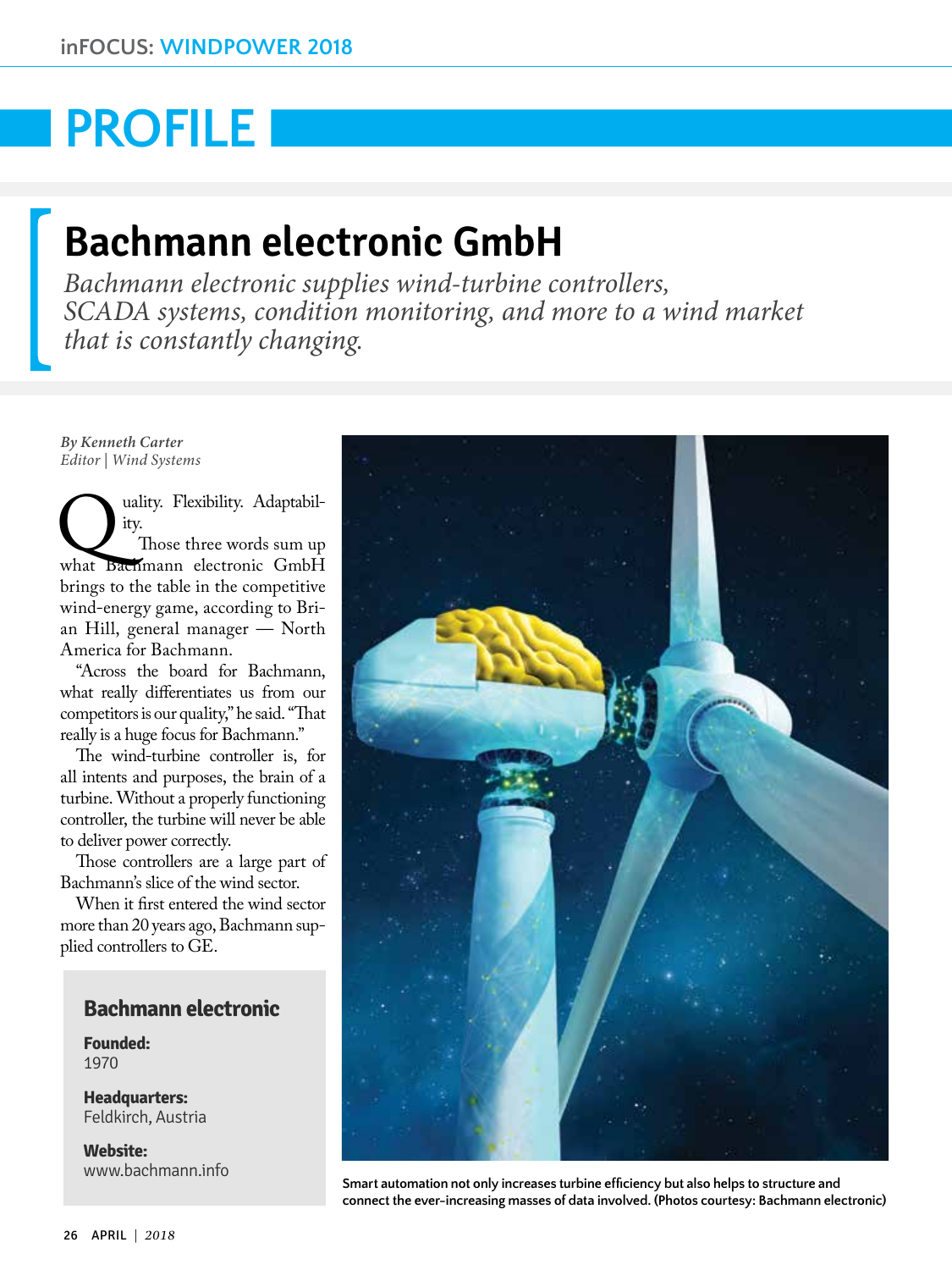

**With a detection rate of more than 99 percent across the drivetrain and an install base of more than 6,500 systems globally, Bachmann's comprehensive Condition Monitoring solutions continue to set the industry standard for the wind sector.**

"About 19,000 GE turbines have Bachmann controllers, and we have since become the No. 1 independent controls manufacturer in the wind space," Hill said. "About 65 percent of Bachmann's business is now in the wind sector."

And even though GE recently began manufacturing its own controllers, Bachmann is still a major supplier of controllers to wind companies such as Suzlon, Acciona, Inox Wind in India, as well as several turbine manufacturers in China, according to Hill.

## **CONTROLLERS AND MORE**

In addition to controllers, Bachmann also offers condition monitoring, retrofit condition monitoring, SCADA for new turbines and retrofit SCADA solutions, park controllers, and grid monitoring.

"The number of hardware and software platforms that can be utilized are pretty extensive," Hill said. "We also have a proprietary communication protocol that allows for very quick communication of large amounts of data, which is becoming more and more in need as these wind parks try to communicate with the grid and respond to the demands of the grid operator. That's obviously a unique feature as well. That's our bluecom communication protocol."

And every module that leaves the Bachmann factory has gone through extensive testing. Whereas other companies may only test a random fraction of products, Bachmann tests every one, according to Hill.

"Our controllers are basically in operation as they go through vibration and environmental testing," Hill said. "Every one before it leaves has gone through this extensive 48-hour testing. We have a very low rate of failure, so we can really stand behind the product. That quality piece is the hallmark for Bachmann."

#### **FLEXIBLE PRODUCTS**

That sums up the quality, but flexibility also is a big part of the Bachmann brand.

"Every module we put out is backward compatible with any of the previous operating parameters that we've done," Hill said. "We service and repair any modules that have problems. We're now in the wind business 20 years, and a Bachmann module that went into a GE turbine in the early '90s can be plugged into a brand-new controller string. Each specific function, if there's a problem with it, can be taken out and replaced